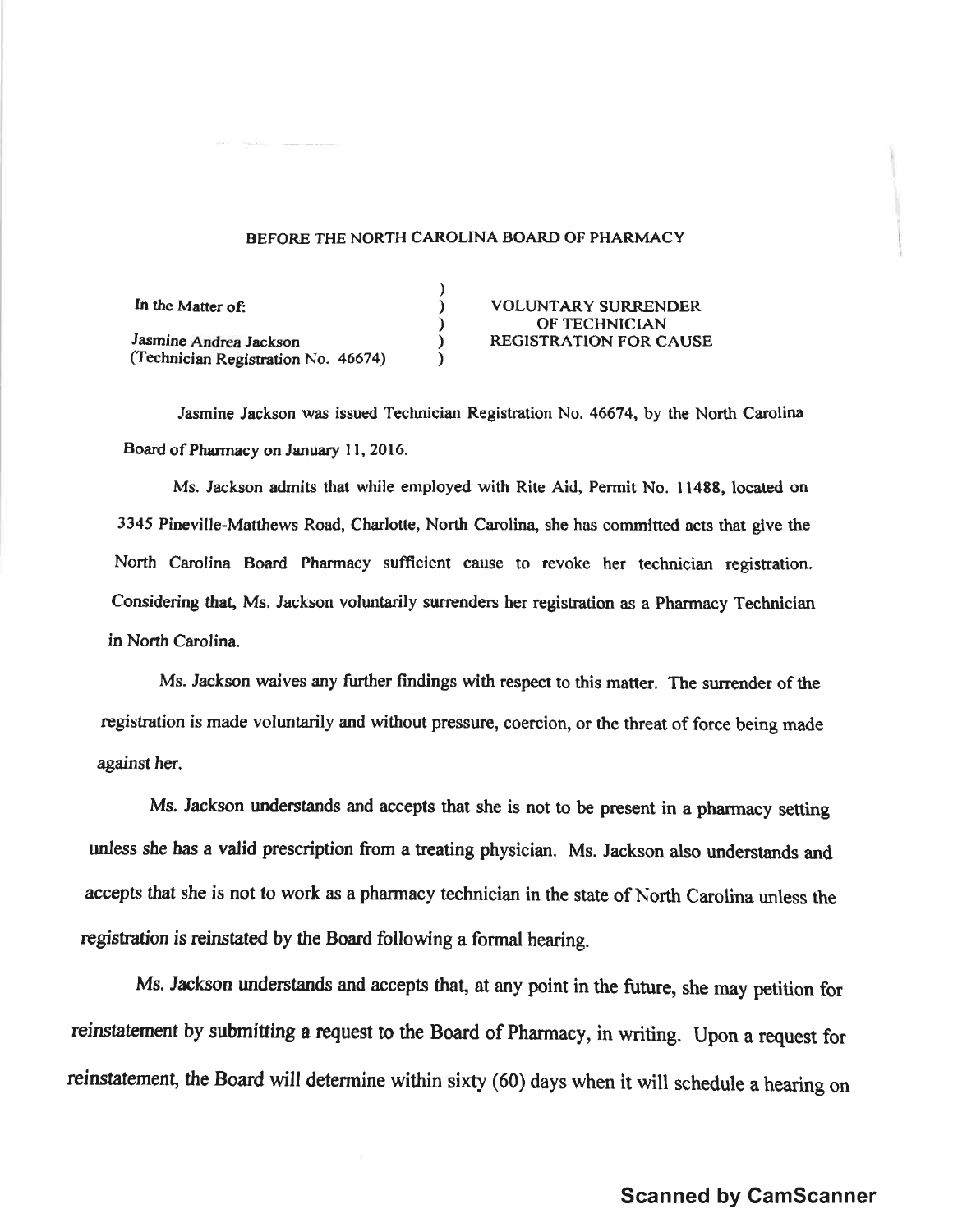within this document that the Board will reinstate the registration. The decision will be made by the Board based on consideration of all available evidence presented at a formal hearing before the Board. The registration will not be returned until and unless the Board issues a reinstatement order after any formal hearing.

This the  $14$  day of  $\overline{f}$ ebucky 2017.

Appmine (albom